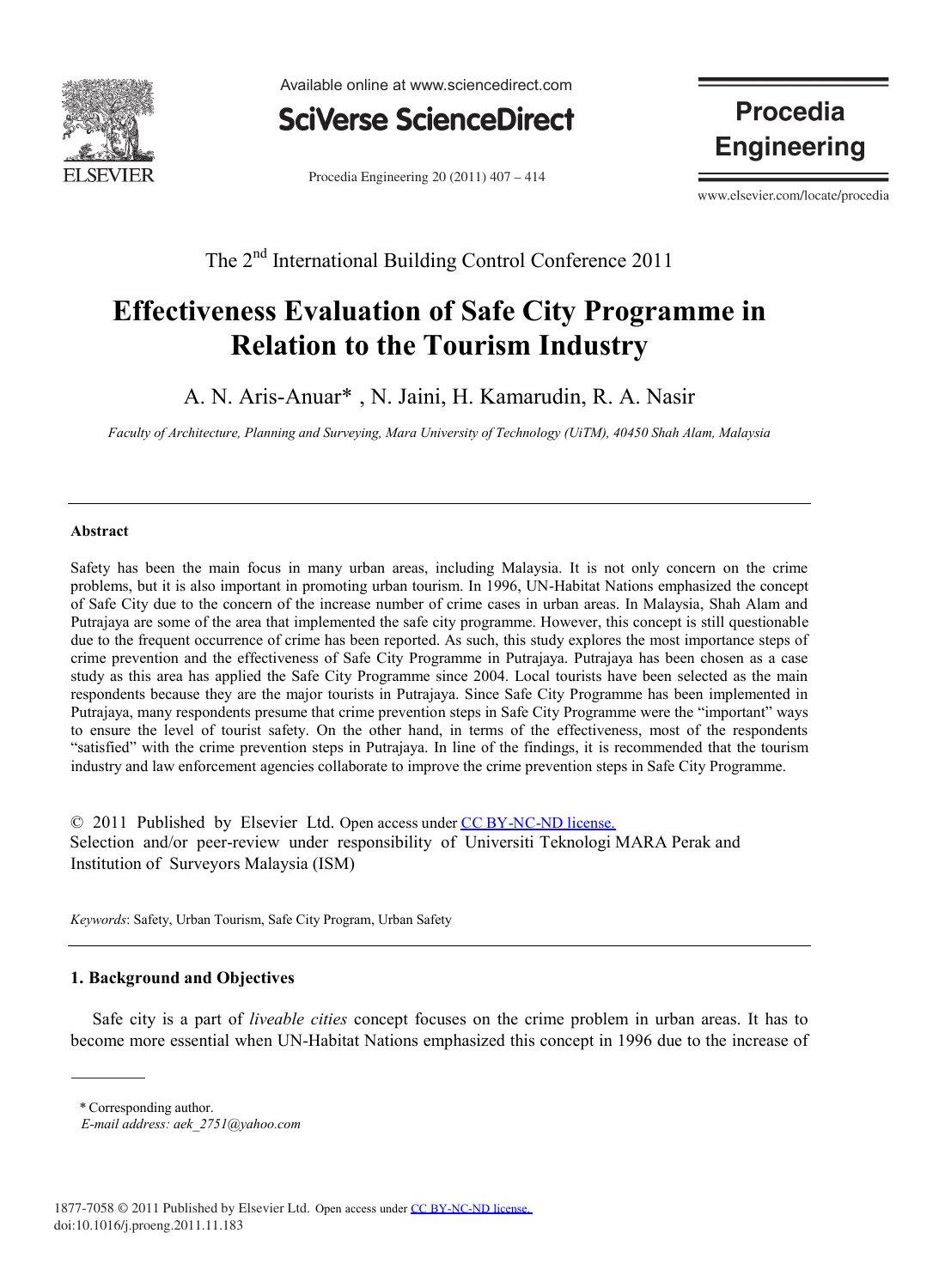crime cases in urban areas [1]. Safe City Programme also beneficial in promoting urban tourism. However, the frequent occurrence of crime such as murders, robberies, carjacking and others involving tourists in urban areas can become threats to the tourism industry. Shah Alam City was the first safe city in Malaysia, ironically was ranked as the fifth highest in the crime rate index in Selangor [2]. This situation created some hesitation and doubtful about the effectiveness of Safe City Programme in Malaysia. The aim of this study is to review the implementation of Safe City Programme in Putrajaya relation to the tourism industry. The main objectives of research are to identify the importance of the crime prevention steps stated in the Safe City Programme and to identify the effectiveness of Safe City Programme implemented in Putrajaya.

### **2. The Necessity of Safety in Urban Tourism**

The existences of urban area are caused by an urbanization process. Urbanization happened through the movement of backside from the suburban to urban which also changed the agricultural to nonagricultural economics, and as well the changes of cowing backside to more crowded and the changes of modernization of communities [3]. Due to this process, there are two conditions where the urban and tourism concepts should combine where the outcome is more complex between the urban features and tourism function that makes up the urban tourism [4]. An urban feature explains that the characteristic of urban as backside premises; it is also served as tourism areas and leisure activities after the function of urban tourism was proposed. On the other hand, tourism function looks at the leisure activities as the main factors in urbanization. Tourism elements were divided into primary elements, secondary elements and additional elements [5]. Primary elements refer to the elements that can attract visitors to urban tourism areas. Secondary elements refer to the elements that used by visitors while additional elements are the elements that support tourism industry such as infrastructure. It shows that safety aspect in tourism industry looks vital, especially in urban tourism because the urbanization process causes various implications and directly becomes main problem in urban areas. According to Kamus Dewan [2], safety can be defined as the state of being peaceful and prosperous [6]. The increasing number of criminal cases contributes to the anxiety and fear among visitors. There are four risk factors that cause negative impacts on tourism industry: war and political factor, health factor, criminal factor and violent factor [7]. With the combination of these factors, it is enough to influence the desire of visitors to visit tourism destination. There are two criminology theories used to understand how visitors become criminal victims: Hot Spot Theory and Routine Activities Theory. Hot Spot Theory explains how the destination can make a tourist become a victim. In addition, it explains a place or location where visitors can become a victim on the site. On the other hand, Routine Activities Theory can be divided into three criminal elements: what makes visitors as suitable targets? Motivated offender and absence of capable guardians? These theories are appropriate with visitor destination and the visitor's conditions. Normally, visitors become a suitable target because they always bring a lot of cash money, and they are not familiar with the current condition and situation of the visit area.

### *2.1. Safe City Programme as a Necessity of Safety in Urban Tourism*

The understanding of Safe City Programme as "free crime cities" actually came from the Safe City Programme launched at the global level by UN-Habitat in 1996. This program implemented through the local authority, and it carries two main objectives: to give full support to create awareness on the decreasing urban safety, and to contribute towards crime prevention development strategies. At the international level, UN-Habitat collaborated with various world agencies such as United Nation